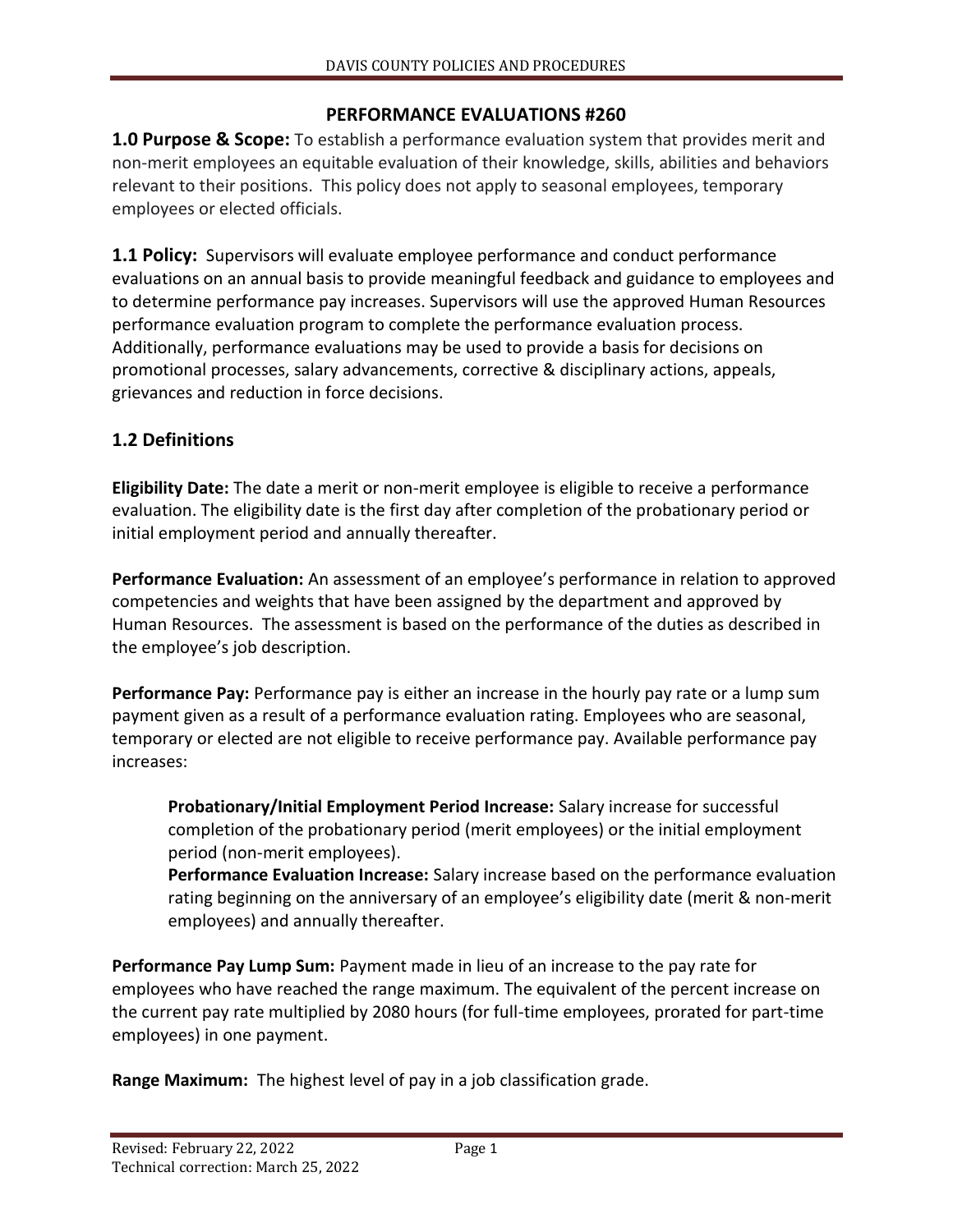**Supervisor:** An employee's direct supervisor, second level supervisor or other individual designated by the Administrative Officer who completes the performance evaluation processes outlined in this policy and procedure. The current and previous supervisor(s) of an employee who has transferred or changed supervisors within the evaluation year may work together on the employee's evaluation.

## **1.3 Procedures**

#### **1. Eligibility Date Procedures**

- a. Merit (non-sworn) eligibility date: Six (6) months from date-of-hire unless the probationary period has been extended.
- b. Sworn law enforcement and correctional employees: Twelve (12) months from date-ofhire unless the probationary period has been extended.
- c. Non-merit eligibility date: The first day after the initial six (6) months of employment and annually thereafter unless the initial employment period has been extended at the supervisor's discretion.
- d. Probationary period/initial employment period extension: If the probationary period is extended under Davis County Policies and Procedures #175 Probation and Probationary Protocols, the eligibility date is the date the employee successfully completes the extended probationary period. The initial employment period for non-merit employees may be extended at the supervisor's discretion.
- e. Non-merit to merit: The eligibility date of a non-merit employee who moves into a merit position will be adjusted upon successful completion of the probationary period.
- f. The following conditions do not impact the eligibility date:
	- i. Internal or external promotion or transfer to a different job classification.
	- ii. Pay adjustment resulting from salary surveys.
	- iii. Reclassification.
	- iv. Scheduled career ladder increase.
	- v. A period of paid leave.
	- vi. Leave without pay for fewer than thirty (30) days.
	- vii. Family Medical Leave (FML) or other legally protected paid or unpaid leave.
	- viii. Military leave without pay due to draft, reserve or call up due to a national emergency.

#### **2. Performance Pay Procedures**

- a. Performance Pay: Employees are eligible to receive performance pay based on the total score of their performance evaluation ratings and the performance pay amounts established in section 1.3.3 of this procedure.
- b. Pay rate increase and lump sum payments: Employees are eligible to receive hourly pay rate increases until their hourly pay rate equals the range maximum.
	- i. Employees at the range maximum will receive a lump sum payment in lieu of an hourly pay rate increase. Appropriate taxes will be withheld and county contributions to retirement and 401(k) accounts will be adjusted.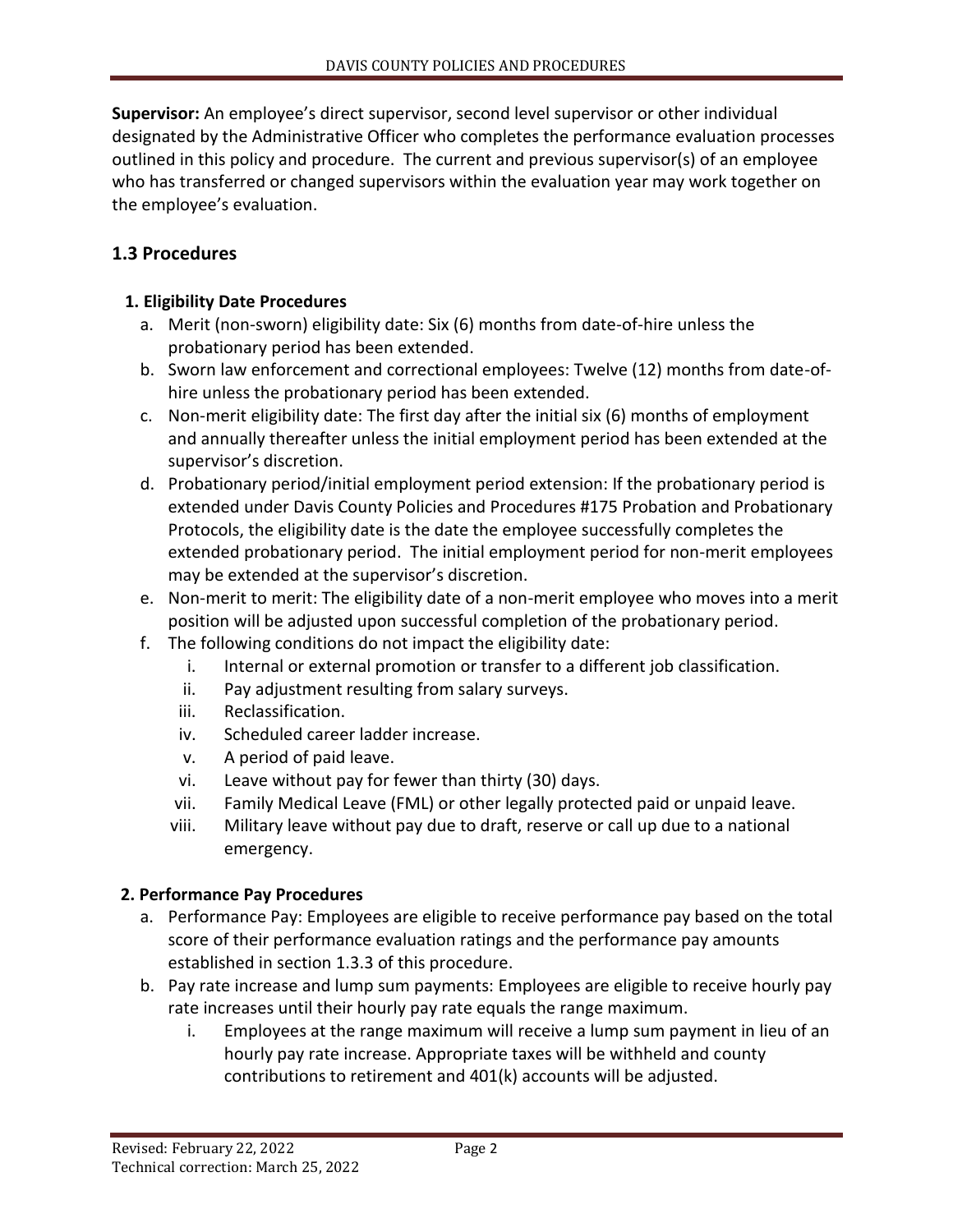- ii. Employees near the range maximum may receive a combination of an increase in their hourly pay rate to bring them to the range maximum with the balance issued as a lump sum payment.
- c. Probationary period/initial employment period increase: Employees who successfully complete their probationary period (merit employees) or initial employment period (non-merit employees) will be eligible to receive a 2% hourly wage rate increase.
- d. Effective date: Performance pay is effective the first day of the pay period in which the eligibility date occurs. A personnel action must be submitted to process the increase in hourly pay or lump sum payment. Appropriate taxes will be withheld and county contributions to retirement and 401(k) accounts will be made.
- e. Unsatisfactory rating: Employees who receive a performance evaluation total score below 200 will not be eligible for performance pay. When this occurs, supervisors should contact Human Resources to discuss possible corrective or disciplinary action options.

# **3. Performance Pay Amounts:**

a. Probationary/Initial Employment Period Increase

| Performance<br><b>Rating</b> | Performance<br><b>Pay Earned</b> |
|------------------------------|----------------------------------|
| 200 or higher                | 2.00% wage increase              |
| < 200                        | No increase                      |
|                              |                                  |

b. Performance Evaluation Increase Amount

| Performance<br><b>Rating</b> | Performance<br><b>Pay Earned</b> |
|------------------------------|----------------------------------|
| $375 - 400$                  | 3.50%                            |
| 350 - 374                    | 3.00%                            |
| $325 - 349$                  | 2.50%                            |
| $300 - 324$                  | 2.00%                            |
| $250 - 299$                  | 1.50%                            |
| $200 - 249$                  | 1.00%                            |
| < 200                        | No increase                      |